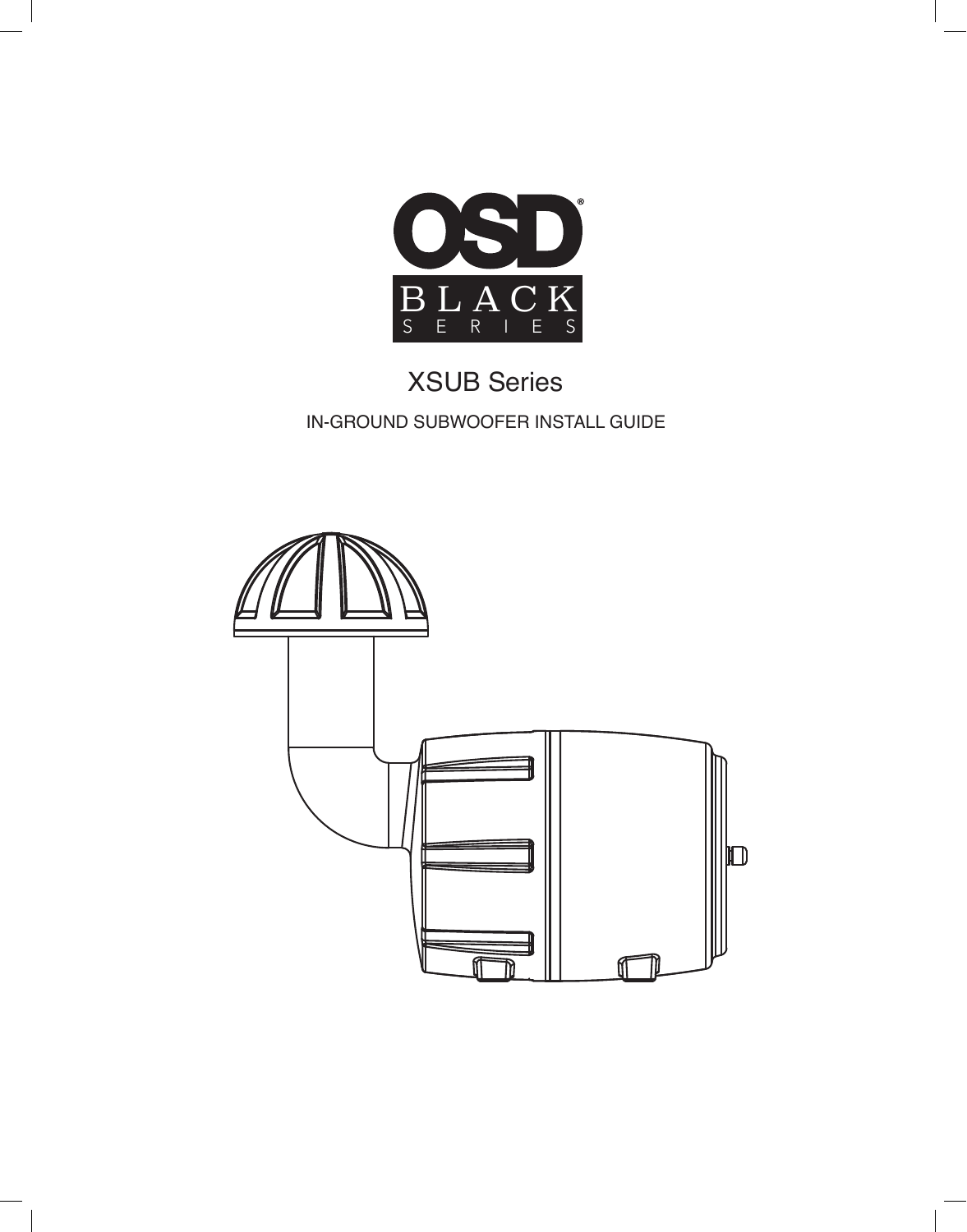



### **Tools Needed**

# **Pre Installation**

# **Speaker Wire**

# **System Diagrams**

## **Step 1**

# **Step 2**

# **Step 3**

- Trench Spade/Shovel
- Wire Cutter
- Measuring Tape
- Direct Burial Cables
- Silicon Cable Connectors (Included)
- Outdoor Volume Control (Optional)

Designate the general area where the subwoofer would be most ideal. The subwoofer should be placed with in 20 feet of the general listening area for optimum performance. (See Diagram1) The shape and finish would blend particularly well in your landscape if it is placed near landscape lighting, water fountain, open planter or swimming pool.

Measure the distance from the designated speaker location to your stereo receiver. Try to minimize your distance without compromising on your overall appeal and safety concern. Once the route is determined, use your spade and trench to dig the hole for the subwoofer and a wire route between 8"-12" deep once the trench route is completed, lay the cable in the route. If using the PVC pipe, cut the pipe to length, ensure all electrical connections are watertight with silicone burial connectors. Once the cable layout is done, connect the subwoofer & refill the trench & subwoofer hole. (See Diagram 2)

Connect to a Mono Subwoofer Amplifier such as the OSD SMP300 or SMP500DSP. Please note, the yellow lead indicates positive signal (+) and the black indicates negative signal (-). Connecting the positive and negative leads incorrectly will cause it to be out of phase and will result in weaker bass response. (See Diagram 3) Remove 2"- 3" of the outer layer of the speaker wire. Carefully strip 1/2" of the insulation covering the speaker conductors within the outer layer and connect to the speaker outputs on the amplifier.

For optimum performance combine the XSUB with our landscape satellite speakers. Create an unobtrusive stealthy outdoor sound system with the following system diagrams. Additional system configurations can be created for up to 8 pairs of speakers using multichannel amplifiers and or series parallel wiring.

**Note:** Please consult your electronics manual for Impedance and Power Rating before wiring a multi speaker system.

- Where is the best place to install the speakers?
- Where will the speakers sound the best?
- Place the speakers in a location where they
- will blend in best with their surroundings.

To determine the length and the gauge of speaker wire, you will need to measure the distance between your receiver/amplifier and the speakers.

- Always buy more than you think you would need.
- Equal wire lengths should always be used to maintain an equal balance in sound volume.
- Sound quality is lost when using thin wire gauge over a long distance.

#### **Subwofer Wire Guide**







**Diagram 1**

**?**

**? ?**